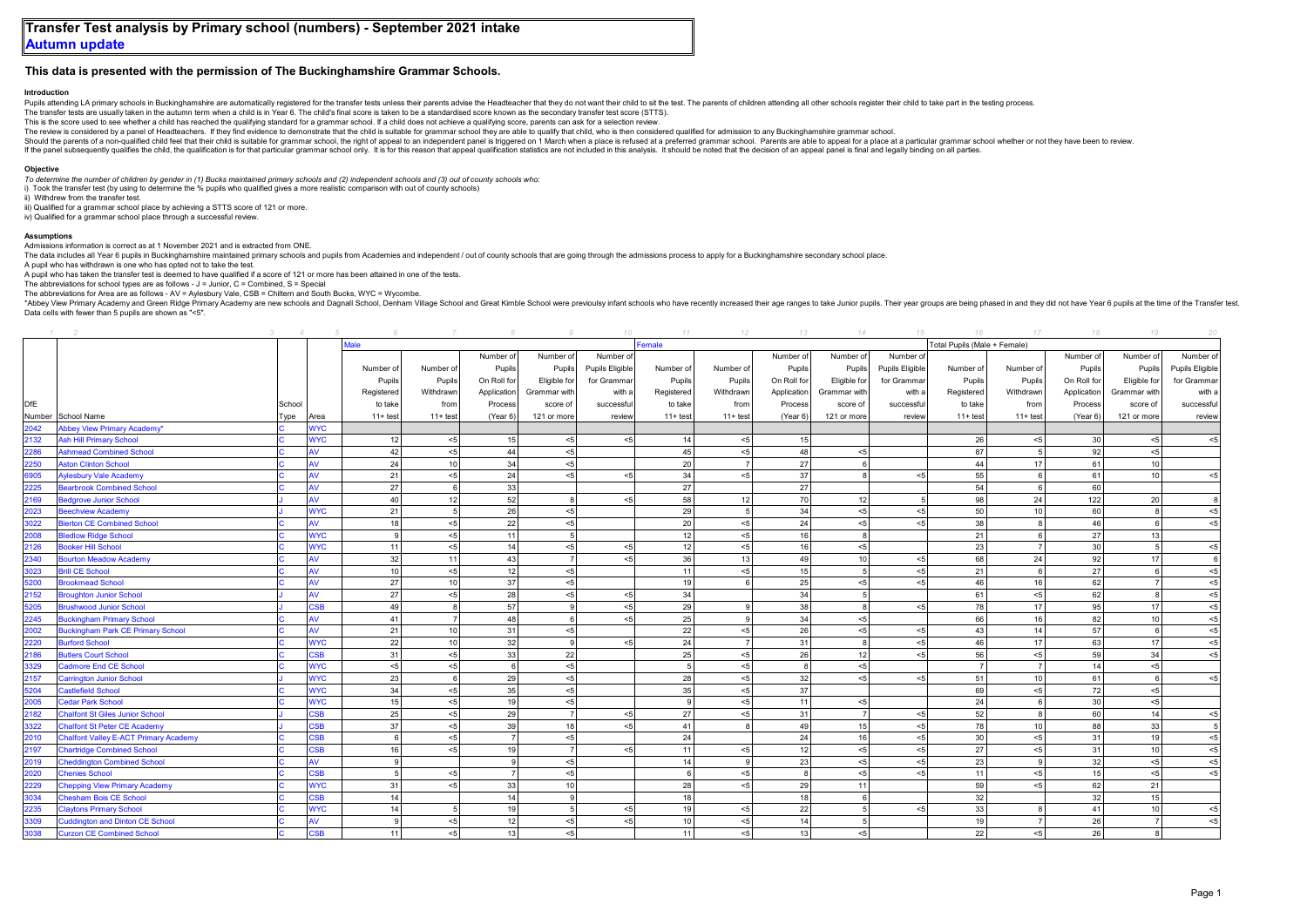|               |                                                                             |                |                          | lale                   |                     |                     |                         |                     | emale                   |                      |                      |                         | Total Pupils (Male + Female) |                       |                            |                      |                         |                      |
|---------------|-----------------------------------------------------------------------------|----------------|--------------------------|------------------------|---------------------|---------------------|-------------------------|---------------------|-------------------------|----------------------|----------------------|-------------------------|------------------------------|-----------------------|----------------------------|----------------------|-------------------------|----------------------|
|               |                                                                             |                |                          |                        |                     | Number of           | Number of               | Number of           |                         |                      | Number of            | Number of               | Number o                     |                       |                            | Number of            | Number of               | Number of            |
|               |                                                                             |                |                          | Number of              | Number of           | Pupils              | Pupils                  | Pupils Eligible     | Number of               | Number of            | Pupils               | Pupils                  | Pupils Eligible              | Number of             | Number of                  | Pupils               | Pupils                  | Pupils Eligible      |
|               |                                                                             |                |                          | Pupils                 | Pupils              | On Roll for         | Eligible for            | for Grammar         | Pupils                  | Pupils               | On Roll for          | Eligible for            | for Gramma                   | Pupils                | Pupils                     | On Roll for          | Eligible for            | for Grammar          |
|               |                                                                             |                |                          | Registered             | Withdrawn           | Application         | Grammar with            | with :              | Registered              | Withdrawn            | Application          | Grammar with            | with a                       | Registered            | Withdrawn                  | Application          | Grammar with            | with a               |
| DfE<br>Number | School Name                                                                 | School<br>Type | Area                     | to take<br>$11 + test$ | from<br>$11 + test$ | Process<br>(Year 6) | score of<br>121 or more | successfu<br>review | to take<br>$11 + test$  | from<br>$11 + test$  | Process<br>(Year 6)  | score of<br>121 or more | successful<br>review         | to take<br>$11+ test$ | from<br>$11 + test$        | Process<br>(Year 6)  | score of<br>121 or more | successful<br>review |
| 2022          | Dagnall VA CE School*                                                       |                |                          |                        |                     |                     |                         |                     |                         |                      |                      |                         |                              |                       |                            |                      |                         |                      |
| 5208          | <b>Danesfield School</b>                                                    |                | <b>WYC</b>               | 26                     | 6                   | 32                  | 9                       | $< 5$               | 28                      |                      | 28                   | 12                      | $< 5$                        | 54                    | 6                          | 60                   | 21                      | $< 5$                |
| 2013          | Denham Green E-ACT Academy                                                  |                | <b>SB</b>                | 12                     | $5$                 | 13                  | < 5                     | $5$                 | 8                       | $< 5$                | 10                   |                         |                              | 20                    | $< 5$                      | 23                   | $< 5$                   | $< 5$                |
| 2027          | Denham Village School*                                                      |                | <b>SB</b>                |                        |                     |                     |                         |                     |                         |                      |                      |                         |                              |                       |                            |                      |                         |                      |
| 2000          | Disraeli School and Children's Centre - The                                 |                | <b>NYC</b>               | 30                     | 10                  | 40                  | 7                       | $5$                 | 46                      | -6                   | 52                   | 6                       | $< 5$                        | 76                    | 16                         | 92                   | 13                      | ${<}5\,$             |
| 2035          | <b>Dorney School</b>                                                        |                | :SB                      | 11                     | < 5                 | 12                  | 5 <sub>5</sub>          |                     | 15                      | $< 5$                | 19                   | 8                       |                              | 26                    | $\overline{5}$             | 31                   | 13                      |                      |
| 2009          | Downley School, The                                                         |                | <b>NYC</b>               | 26                     | < 5                 | 29                  | 5 <sup>1</sup>          |                     | 26                      |                      | 31                   | $\overline{9}$          | $5$                          | 52                    | 8                          | 60                   | 14                      | $< 5$                |
| 2025          | East Claydon CE School                                                      |                | w                        | $< 5$                  | ${<}5\,$<br>< 5     | $< 5$               |                         |                     | 6<br>5                  | $< 5$                | $7 \frac{1}{2}$<br>8 |                         |                              | 8                     | $< 5$                      | 11                   |                         |                      |
| 2046<br>2282  | Edlesborough School<br>Elangeni School                                      |                | ۹V<br>S <sub>B</sub>     | 19<br>33               | < 5                 | 23<br>35            | $< 5$<br>14             | $5$                 | 22                      | $<\!\!5$<br>$< 5\,$  | 24                   | 12                      |                              | 24<br>55              | $7 \overline{ }$<br>$< 5$  | 31<br>59             | < 5<br>26               | < 5                  |
| 2043          | <b>Elmhurst School</b>                                                      |                | w                        | 28                     | < 5                 | 30                  | < 5                     |                     | 25                      | $\overline{5}$       | 30                   | ${<}5$                  | $\leq$ 5                     | 53                    | $\overline{7}$             | 60                   | $< 5$                   | $< 5$                |
| 2142          | Farnham Common Junior School                                                |                | <b>SB</b>                | 25                     | 6                   | 31                  | 10 <sup>1</sup>         | $5$                 | 23                      | $< 5\,$              | 24                   | 11                      |                              | 48                    | $\overline{7}$             | 55                   | 21                      | $< 5$                |
| 2507          | <b>Foxes Piece School</b>                                                   |                | <b>WYC</b>               | 11                     | 7 <sup>1</sup>      | 18                  |                         |                     | 8                       | $< 5\,$              | 11                   | < 5                     |                              | 19                    | 10                         | 29                   | ${<}5\,$                |                      |
| 3330          | <b>Frieth CE Combined School</b>                                            |                | <b>NYC</b>               | 5                      | < 5                 | 6                   | < 5                     |                     | -9                      | $< 5\,$              | 12                   | $< 5\,$                 |                              | 14                    | $< 5$                      | 18                   | 5                       |                      |
| 2017          | George Grenville Academy                                                    |                | ۹V                       | $\mathbf{Q}$           | ${<}5\,$            | 12                  | 6                       | $5$                 | 11                      | $<\!\!5$             | 13                   | $<\!\!5$                |                              | 20                    | $\overline{5}$             | 25                   | 10                      | $< 5\,$              |
| 5210          | Gerrards Cross CE School - The                                              |                | SB                       | 29                     | $< 5$               | 33                  | 19                      | $\leq$ 5            | 25                      | $<\!\!5$             | 26                   | 16                      | $< 5$                        | 54                    | $5\overline{5}$            | 59                   | 35                      | $< 5$                |
| 3063          | <b>Great Horwood CE School</b>                                              |                | ۹V                       | 12                     |                     | 12                  | 5 <sub>1</sub>          |                     | $< 5$                   | $< 5$                | < 5                  |                         |                              | 15                    | < 5                        | 16                   | 5                       |                      |
| 3039<br>3040  | <b>Great Kimble CE School*</b><br><b>Great Kingshill CE Combined School</b> |                | <b>WYC</b><br><b>NYC</b> | 23                     | 6                   | 29                  | 9                       | $5$                 | 22                      |                      | 31                   | 8                       | $< 5$                        | 45                    | 15                         | 60                   | 17                      | 5                    |
| 3036          | <b>Great Missenden CE Combined School</b>                                   |                | :SB                      | 43                     | < 5                 | 47                  | 15                      | $5$                 | 36                      |                      | 36                   | 10                      | $5$                          | 79                    | $<\!\!5$                   | 83                   | 25                      | $\sqrt{5}$           |
| 2039          | Green Ridge Primary Academy*                                                |                | V                        |                        |                     |                     |                         |                     |                         |                      |                      |                         |                              |                       |                            |                      |                         |                      |
| 2167          | <b>Grendon Underwood Combined School</b>                                    |                | ۹V                       | 12                     | < 5                 | 15                  | < 5                     | $< 5$               | -9                      | $< 5$                | 11                   |                         |                              | 21                    | 5 <sub>5</sub>             | 26                   | $< 5$                   | $< 5\,$              |
| 2276          | <b>Haddenham Community Junior School</b>                                    |                | ۹V                       | 39                     | 5 <sub>5</sub>      | 44                  | $7 \overline{ }$        | $5$                 | 37                      | 11                   | 48                   | $\overline{7}$          | $5$                          | 76                    | 16                         | 92                   | 14                      | $\overline{7}$       |
| 2333          | <b>Ialton Community Combined School</b>                                     |                | ۹V                       | 13                     | 5 <sub>5</sub>      | 18                  | < 5                     | $5$                 |                         |                      | 11                   | ${<}5$                  | $5$                          | 19                    | 10                         | 29                   | < 5                     | $<\!5$               |
| 5202          | <b>Hamilton Academy</b>                                                     |                | <b>WYC</b>               | 46                     | < 5                 | 47                  | 14                      | < 5                 | 43                      | $< 5$                | 44                   | 9                       | $5$                          | 89                    | < 5                        | 91                   | 23                      | $\sqrt{5}$           |
| 2233          | <b>Hannah Ball School</b>                                                   |                | <b>NYC</b>               | 13                     | < 5                 | 17                  |                         |                     | 13                      | $<\!\!5$             | 14                   | $< 5$                   |                              | 26                    | $\overline{5}$             | 31                   | < 5                     |                      |
| 3072          | Hawridge & Cholesbury CE School                                             |                | S <sub>SB</sub><br>M.    | $\overline{7}$<br>26   | 5 <sub>5</sub>      | 12                  | $< 5$                   |                     | -9                      |                      | 18                   |                         | $< 5$                        | 16<br>53              | 14<br>9                    | 30                   |                         | < 5                  |
| 2162<br>3333  | Haydon Abbey School and Pre-School<br><b>Hazlemere CE Combined School</b>   |                | <b>WYC</b>               | 13                     | < 5<br>< 5          | 30<br>17            | < 5                     | $5$                 | 27<br>13                | $< 5\,$              | 32<br>16             | $< 5$<br>< 5            |                              | 26                    | $\overline{7}$             | 62<br>33             | 5<br>< 5                | $< 5$                |
| 3025          | <b>High Ash CE Primary School</b>                                           |                | ۹V                       | 19                     | < 5                 | 23                  | < 5                     |                     | 15                      | ${<}5$               | 18                   |                         | $5$                          | 34                    | $\overline{7}$             | 41                   | ${<}5\,$                | $< 5$                |
| 3334          | <b>High Wycombe CE Combined School</b>                                      |                | <b>WYC</b>               | 9                      | < 5                 | 12                  |                         |                     | 14                      | $< 5\,$              | 16                   | 5                       |                              | 23                    | 5                          | 28                   | $\overline{5}$          |                      |
| 2352          | <b>Highworth Combined School and Nursery</b>                                |                | <b>NYC</b>               | 27                     | < 5                 | 30                  | $\overline{7}$          | $5$                 | 27                      | $< 5\,$              | 30                   | 8                       | $5$                          | 54                    | 6                          | 60                   | 15                      | $< 5$                |
| 2200          | Holmer Green Junior School                                                  |                | <b>SB</b>                | 34                     | 6                   | 40                  | 8                       | $5$                 | 13                      |                      | 20                   |                         | $5$                          | 47                    | 13                         | 60                   |                         | $< 5\,$              |
| 2345          | <b>Holtspur School &amp; Pre-School</b>                                     |                | :SB                      | 11                     | < 5                 | 13                  | < 5                     | $\leq$ 5            | 13                      | $< 5$                | 15                   | $< 5$                   |                              | 24                    | < 5                        | 28                   | 6                       | < 5                  |
| 3347          | <b>Holy Trinity CE (Aided) School</b>                                       |                | <b>NYC</b>               | 37                     | 10 <sup>1</sup>     | 47                  | 7                       | $\leq$ 5            | 38                      | $<\!\!5$             | 42                   | $\overline{9}$          | $< 5$                        | 75                    | 14                         | 89                   | 16                      | < 5                  |
| 242           | <b>Hughenden Primary School</b>                                             |                | <b>NYC</b>               | 11<br>$<\!\!5$         | < 5                 | 13                  | < 5<br>< 5              | $\leq$ 5            | 16                      | $<\!\!5$             | 17                   | < 5                     | $\leq$ 5                     | 27<br>6               | $< 5$                      | 30<br>$\overline{7}$ | 5                       | $< 5$                |
| 3335<br>2060  | bstone CE Primary School<br><b>Ickford School</b>                           |                | <b>NYC</b><br>۹V         | $\mathbf{R}$           | ${<}5$              | $<\!\!5$<br>10      | $<\!\!5$                |                     | $< 5$<br>$\overline{7}$ | ${<}5\,$<br>${<}5\,$ | < 5<br>10            | $<\!\!5$<br>${<}5$      |                              | 15                    | $<\!\!5$<br>$\overline{5}$ | 20                   | ${<}5\,$<br>$< 5$       |                      |
| 2168          | Iver Heath Junior School                                                    |                | <b>SB</b>                | 26                     | 6                   | 32                  | 9                       |                     | 21                      | $< 5\,$              | 24                   | $<\!\!5$                |                              | 47                    | 9                          | 56                   | 12                      |                      |
| 2061          | ver Village Junior School                                                   |                | :SB                      | 22                     | 7 <sup>1</sup>      | 29                  | < 5                     |                     | 21                      |                      | 29                   | $< 5$                   |                              | 43                    | 15                         | 58                   | $< 5$                   |                      |
| 2018          | <b>Ivingswood Academy</b>                                                   |                | :SB                      | 11                     | < 5                 | 14                  | < 5                     |                     | 10                      | $< 5$                | 13                   |                         |                              | 21                    | 6                          | 27                   | ${<}5\,$                |                      |
| 2199          | Juniper Hill School                                                         |                | <b>NYC</b>               | 26                     | < 5                 | 30                  | 6                       |                     | 26                      | ${<}5\,$             | 29                   | -8                      |                              | 52                    | $\overline{7}$             | 59                   | 14                      |                      |
| 3377          | <b>Kings Wood School and Nursery</b>                                        |                | <b>WYC</b>               | 28                     | < 5                 | 29                  | $6 \mid$                | $5$                 | 27                      | $< 5$                | 29                   | $7\overline{ }$         |                              | 55                    | < 5                        | 58                   | 13                      | $< 5$                |
| 2015          | <b>Lace Hill Academy</b>                                                    |                | w                        | 6                      | < 5                 | 8                   | < 5                     |                     | $\overline{7}$          | ${<}5\,$             | 8                    |                         |                              | 13                    | $<\!\!5$                   | 16                   | $< 5$                   |                      |
| 2228          | <b>Lane End Primary School</b>                                              |                | <b>NYC</b>               | 11                     | < 5                 | 13                  | < 5                     |                     | 8                       | $<\!\!5$             | 11                   |                         |                              | 19                    | 5                          | 24                   | $< 5$                   |                      |
| 2226<br>8802  | <b>Lent Rise School</b><br>ey Hill School                                   |                | <b>SB</b><br>:SB         | 23<br>15               | 9<br>< 5            | 32<br>19            | 11<br>< 5               | $5$<br>$5$          | 22<br>8                 | 8<br>$< 5\,$         | 30<br>12             | 6<br>$< 5$              | $5$<br>$5$                   | 45<br>23              | 17<br>8                    | 62<br>31             | 17<br>$< 5$             | $<$ 5<br>$< 5$       |
| 2153          | Little Chalfont Primary School                                              |                | :SB                      | 15                     | < 5                 | 16                  | 6                       | <5                  | 15                      | $<\!\!5$             | 17                   | 11                      |                              | 30                    | $< 5$                      | 33                   | 17                      | $< 5$                |
| 2071          | ittle Kingshill Combined School.                                            |                | <b>SB</b>                | 16                     | < 5                 | 19                  | 10                      |                     | 14                      | $<\!\!5$             | 15                   | < 5                     | $< 5$                        | 30                    | $< 5$                      | 34                   | 14                      | $< 5$                |
| 2261          | <b>Long Crendon School</b>                                                  |                | w                        | 8                      | 7 <sup>1</sup>      | 15                  | $< 5$                   |                     | 9                       |                      | 14                   | 6                       |                              | 17                    | 12                         | 29                   | -9                      |                      |
| 3043          | <b>Longwick CE Combined School</b>                                          |                | <b>NYC</b>               | 12                     | < 5                 | 14                  | 5 <sup>1</sup>          |                     | 13                      | $< 5$                | 16                   | ${<}5$                  | $< 5$                        | 25                    | 5                          | 30                   |                         | $< 5$                |
| 206           | <b>Loudwater Combined School</b>                                            |                | <b>NYC</b>               |                        | $< 5$               | 12                  | < 5                     | $< 5$               | 13                      |                      | 18                   | $<$ 5                   |                              | 22                    | 8                          | 30                   | $< 5$                   |                      |
| 2263          | Manor Farm Community Junior School                                          |                | <b>NYC</b>               | 29                     | 5 <sub>5</sub>      | 34                  | $6 \mid$                | $5$                 | 20                      | 5                    | 25                   | < 5                     | $5$                          | 49                    | 10                         | 59                   | 10                      | ${<}5\,$             |
| 3012          | Marsh Gibbon CE Primary School                                              |                | AV                       | 13                     | < 5                 | 15                  | $< 5$                   |                     | 10                      | $< 5\,$              | 13                   | < 5                     | $5$                          | 23                    | 5 <sub>5</sub>             | 28                   | < 5                     | $<\!\!5$             |
| 2007          | Mary Towerton School at Studley Green - The                                 |                | <b>WYC</b><br><b>WYC</b> | $< 5$<br>35            | < 5                 | < 5<br>36           | < 5                     |                     | $<\!\!5$<br>25          | ${<}5$               | $< 5$                |                         |                              | $6 \mid$              | $<\!\!5$                   | 8<br>62              | < 5                     | ${<}5$               |
| 2006<br>3046  | <b>Millbrook Combined School</b><br>Monks Risborough CE Primary School      |                | <b>WYC</b>               | 15                     | $5$                 | 16                  | $6 \mid$                |                     | 11                      | $< 5\,$<br>$< 5$     | 26<br>15             | $<\!\!5$<br>< 5         |                              | 60<br>26              | $<\!\!5$<br>5 <sub>5</sub> | 31                   | 9                       |                      |
| 2335          | Naphill & Walters Ash School                                                |                | <b>WYC</b>               | 21                     | 10                  | 31                  | 7                       |                     | 20                      | $< 5$                | 24                   | $< 5$                   | $5$                          | 41                    | 14                         | 55                   | 11                      | $< 5$                |
| 3061          | Newton Longville CE Primary School                                          |                | AV                       | 12                     | $5$                 | 14                  |                         |                     | 12                      | $< 5$                | 16                   |                         | $5$                          | 24                    | 6                          | 30                   |                         | $< 5$                |
| 3014          | North Marston CE School                                                     |                | ۹V                       | $< 5$                  | $5$                 | ${<}5$              | < 5                     |                     | 9                       |                      | $\mathbf{9}$         | < 5                     |                              | 12                    | $<\!\!5$                   | 13                   | < 5                     |                      |
| 2001          | <b>Oak Green School</b>                                                     |                | AV                       | 21                     | $\overline{7}$      | 28                  | $<$ 5                   |                     | 27                      | $< 5$                | 31                   | < 5                     | $5$                          | 48                    | 11                         | 59                   | $6 \mid$                | $<\!\!5$             |
| 3100          | <b>Oakley CE Combined School</b>                                            |                | AV                       | < 5                    | < 5                 | 5                   | < 5                     |                     | $< 5$                   |                      | $< 5$                |                         |                              | 6                     | $< 5$                      | 8                    | $<\!\!5$                |                      |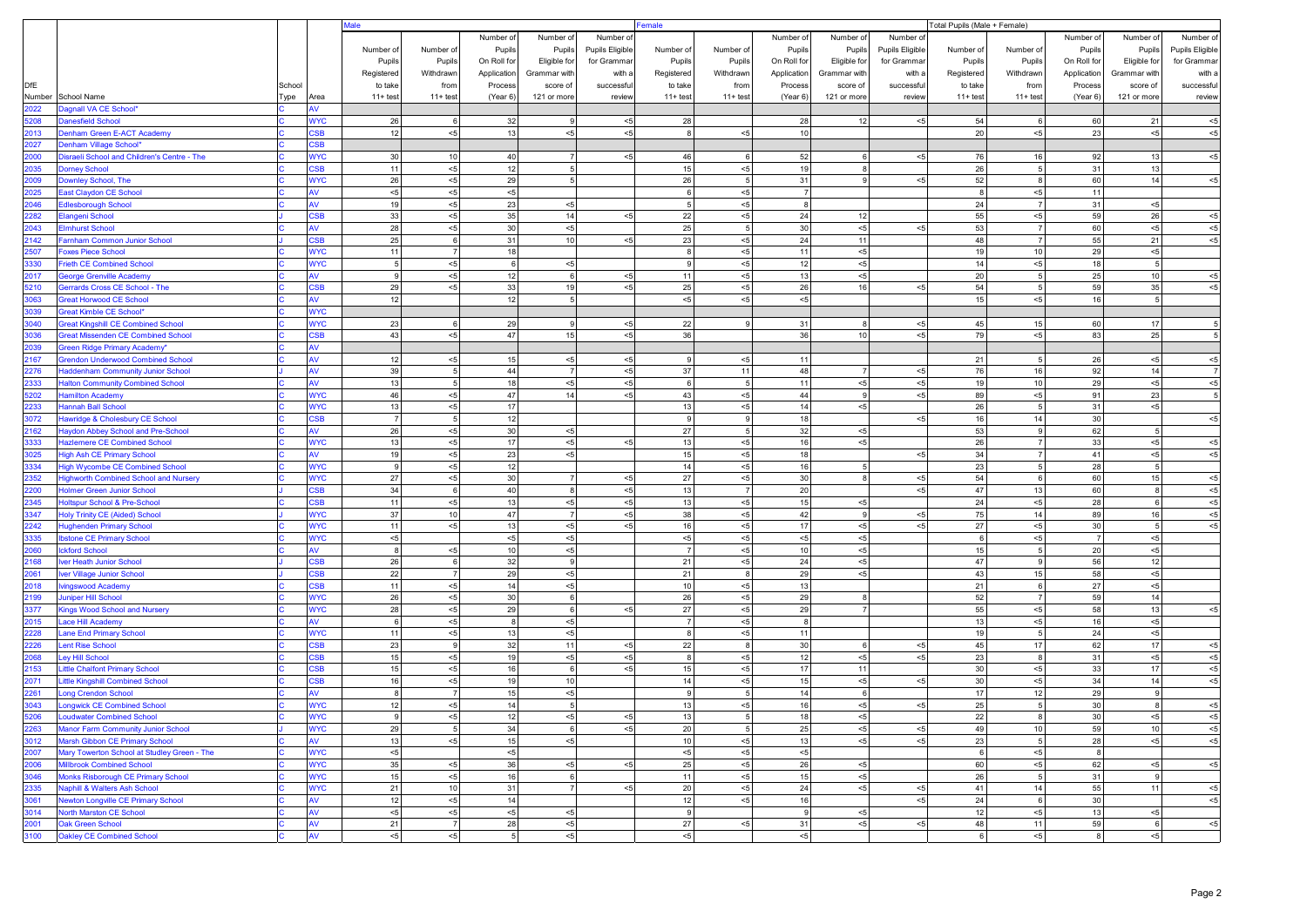|                      |                                                                                     |                |                           | <b>Aale</b>             |                       |                     |                                    | Female               |                        |                      |                      |                         | Total Pupils (Male + Female) |                       |                     |                     |                            |                      |
|----------------------|-------------------------------------------------------------------------------------|----------------|---------------------------|-------------------------|-----------------------|---------------------|------------------------------------|----------------------|------------------------|----------------------|----------------------|-------------------------|------------------------------|-----------------------|---------------------|---------------------|----------------------------|----------------------|
|                      |                                                                                     |                |                           |                         |                       | Number of           | Number of                          | Number of            |                        |                      | Number of            | Number of               | Number o                     |                       |                     | Number of           | Number of                  | Number of            |
|                      |                                                                                     |                |                           | Number of<br>Number of  |                       | Pupils              | Pupils                             | Pupils Eligible      | Number of              | Number of            | Pupils               | Pupils                  | Pupils Eligible              | Number of             | Number of           | Pupils              | Pupils                     | Pupils Eligible      |
|                      |                                                                                     |                |                           | Pupils                  | Pupils                | On Roll for         | Eligible for                       | for Grammar          | Pupils                 | Pupils               | On Roll for          | Eligible for            | for Gramma                   | Pupils                | Pupils              | On Roll for         | Eligible for               | for Grammar          |
|                      |                                                                                     |                |                           | Registered<br>Withdrawn |                       | Application         | Grammar with                       | with a               | Registered             | Withdrawn            | Application          | Grammar with            | with a                       | Registered            | Withdrawn           | Application         | Grammar with               | with a               |
| <b>DfE</b><br>Number | School Name                                                                         | School<br>Type | Area                      | to take<br>$11 + test$  | from<br>$11 + test$   | Process<br>(Year 6) | score of<br>121 or more            | successful<br>review | to take<br>$11 + test$ | from<br>$11 + test$  | Process<br>(Year 6)  | score of<br>121 or more | successful<br>review         | to take<br>$11+ test$ | from<br>$11 + test$ | Process<br>(Year 6) | score of<br>121 or more    | successful<br>review |
| 2184                 | <b>Dakridge School</b>                                                              |                | <b>WYC</b>                | 30                      | 5                     | 35                  | $< 5$                              |                      | 23                     | $< 5$                | 27                   | $< 5$                   |                              | 53                    | <sub>9</sub>        | 62                  |                            |                      |
| 3375                 | Our Lady's Catholic Primary School                                                  |                | SSB                       | 12                      | 5 <sub>1</sub>        | 17                  | < 5                                | < 5                  | 11                     | $< 5$                | 15                   | < 5                     |                              | 23                    | 9                   | 32                  | 6                          | < 5                  |
| 5201                 | <b>Overstone Combined School</b>                                                    |                |                           | 6                       | 5 <sub>5</sub>        | 11                  |                                    | $5$                  | $10$                   | $<\!\!5$             | 12                   | < 5                     |                              | 16                    |                     | 23                  | < 5                        | $< 5$                |
| 3015                 | <b>Padbury CE School</b>                                                            |                | AV                        | 6                       | < 5                   | 9                   | < 5                                |                      | 5                      | $< 5$                | 7 <sup>1</sup>       | < 5                     | $< 5$                        | 11                    | 5                   | 16                  | 5 <sub>1</sub>             | $< 5$                |
| 2204                 | <b>Prestwood Junior School</b>                                                      |                | $\overline{\text{S}}$     | 19                      | 10                    | 29                  | $<\!\!5$                           |                      | 19                     | 11                   | 30 <sup>1</sup>      | 6                       | $< 5$                        | 38                    | 21                  | 59                  | 9                          | $<$ 5                |
| 2024                 | <b>Princes Risborough Primary School</b>                                            |                | <b>WYC</b>                | 11                      | 6                     | 17                  | $<\!\!5$                           | $< 5$                | 13                     | $< 5$                | 17                   |                         | $5$                          | 24                    | 10                  | 34                  | $< 5$                      | $< 5$                |
| 3074                 | <b>Quainton CE School</b>                                                           |                | ۹V                        | 16                      | < 5                   | 18                  | $< 5$                              |                      | 10                     | $< 5$                | 11                   | < 5                     |                              | 26                    | $<\!\!5$            | 29                  | $< 5$                      |                      |
| 3339                 | <b>Radnage CE Primary School</b>                                                    |                | <b>WYC</b>                | -6                      |                       | $6\overline{6}$     |                                    |                      | $<\!\!5$               | $< 5$                | 6                    | $<\!\!5$                |                              | 10                    | $< 5$               | 12                  | $<$ 5                      |                      |
| 2292                 | <b>Robertswood School</b>                                                           |                | S <sub>SB</sub>           | 20                      | 7 <sup>1</sup>        | 27                  | $<\!\!5$                           | < 5                  | 18                     | -9                   | 27                   | < 5                     | $< 5$                        | 38                    | 16                  | 54                  | $7 \overline{ }$           | < 5                  |
| 2038<br>3326         | <b>Roundwood Primary School</b>                                                     |                | AV<br>S <sub>SB</sub>     | 11                      | 5 <sub>5</sub><br>< 5 | 13<br>12            | $<\!\!5$                           |                      | 10<br>13               | $<\!\!5$             | 13<br>15             | ${<}5$                  |                              | 18<br>24              | 8<br>$<\!\!5$       | 26                  | < 5<br>14                  |                      |
| 2255                 | Seer Green CE School<br>Spinfield School                                            |                | <b>WYC</b>                | 15                      | < 5                   | 17                  | $6\phantom{.}6$<br>$6\phantom{.}6$ | $< 5$                | 11                     | $< 5$<br>$<\!\!5$    | 12                   | 8<br>$7\overline{ }$    | $< 5$<br>$< 5$               | 26                    | $<\!\!5$            | 27<br>29            | 13                         | $<\!\!5$<br>$< 5$    |
| 3367                 | St Edward's Catholic Junior School                                                  |                | AV                        | 25                      | 5 <sub>5</sub>        | 30                  | 5 <sub>5</sub>                     | $< 5$                | 33                     | $<\!\!5$             | 36                   | 8                       | $5$                          | 58                    | $\mathbf{8}$        | 66                  | 13                         | $< 5\,$              |
| 8008                 | St James and St John CE Primary School                                              |                | AV                        | 15                      | < 5                   | 17                  | $<\!\!5$                           | $< 5$                | 8                      | $<\!\!5$             | 10 <sup>1</sup>      | $5$                     |                              | 23                    | $< 5$               | 27                  | $\overline{7}$             | ${<}5$               |
| 3336                 | St John's CE Primary School, Lacey Green                                            |                | <b>WYC</b>                | $\mathbf{Q}$            | $<\!\!5$              | 11                  | $<\!\!5$                           |                      | 17                     | $< 5$                | 21                   | $\overline{7}$          | $5$                          | 26                    | 6                   | 32                  | 11                         | $< 5\,$              |
| 3371                 | St Joseph's Catholic Primary School                                                 |                | SSB                       | 27                      | 9                     | 36                  | 5 <sub>5</sub>                     | $< 5$                | 23                     | $< 5$                | 24                   | 8                       | $< 5$                        | 50                    | 10 <sup>1</sup>     | 60                  | 13                         | $\sqrt{5}$           |
| 3376                 | <b>St Louis Catholic Primary School</b>                                             |                | ۹V                        | 16                      |                       | 16                  | $<\!\!5$                           |                      | 13                     | $5$                  | 14                   |                         | $< 5$                        | 29                    | $<\!\!5$            | 30                  | $5$                        | $< 5$                |
| 3328                 | St Mary & All Saints CE Primary School                                              |                | SSB                       | 30                      | < 5                   | 31                  | 17                                 |                      | 30                     |                      | 30 <sup>1</sup>      | 12                      | $5$                          | 60                    | $< 5$               | 61                  | 29                         | $< 5$                |
| 3320                 | St Mary's CE Primary School, Amersham                                               |                | <b>SB</b>                 | 15                      | 5 <sub>1</sub>        | 20                  | 10 <sup>1</sup>                    |                      | 28                     | $< 5$                | 31                   | 8                       | $5$                          | 43                    | 8                   | 51                  | 18                         | < 5                  |
| 3020                 | St Mary's CE School                                                                 |                | AV                        | 23                      | < 5                   | 26                  | $6 \overline{6}$                   |                      | 27                     | 8                    | 35                   | 8                       |                              | 50                    | 11                  | 61                  | 14                         |                      |
| 3053<br>3017         | St Mary's Farnham Royal CE Primary School<br><b>St Michael's CE Combined School</b> |                | SSB<br>AV                 | 19<br>11                | 5 <sub>5</sub><br>< 5 | 24<br>15            | $< 5$<br>$< 5$                     |                      | 21<br>14               | $<\!\!5$<br>$<\!\!5$ | 23<br>18             | $5$<br>< 5              | $< 5$<br>$5$                 | 40<br>25              | $\overline{7}$<br>8 | 47<br>33            | $6 \mid$<br>5 <sub>1</sub> | $<\!\!5$<br>$< 5\,$  |
| 4701                 | <b>St Michael's Catholic School</b>                                                 |                | <b>WYC</b>                | 26                      | 6                     | 32                  | 5 <sub>5</sub>                     | $< 5$                | 25                     | 6                    | 31                   | 7                       | $5$                          | 51                    | 12                  | 63                  | 12                         | $< 5$                |
| 3346                 | <b>St Nicolas' CE Combined School</b>                                               |                | <b>SB</b>                 | 15                      | < 5                   | 16                  | $< 5$                              |                      | 15                     | $< 5$                | 16                   | 7                       | $5$                          | 30                    | $< 5$               | 32                  | 11                         | $< 5$                |
| 3342                 | <b>St Paul's CE Combined School</b>                                                 |                | <b>WYC</b>                | 11                      | 6                     | 17                  | 8                                  |                      | $\overline{7}$         |                      | 15                   | < 5                     | $< 5$                        | 18                    | 14                  | 32                  | 9                          | $< 5$                |
| 3361                 | St Peter's Catholic Primary School                                                  |                | <b>WYC</b>                | 13                      | < 5                   | 14                  | < 5                                |                      | 14                     |                      | 14                   | $< 5$                   | $5$                          | 27                    | $< 5$               | 28                  | 6                          | < 5                  |
| 3102                 | <b>St Peter's CE Primary School</b>                                                 |                | SSB                       | 10                      |                       | 10                  | < 5                                |                      | 18                     | $< 5$                | 21                   | 6                       |                              | 28                    | $< 5$               | 31                  | -9                         |                      |
| 2107                 | Steeple Claydon School                                                              |                |                           | 20                      | < 5                   | 21                  | $< 5$                              | $< 5$                | - 6                    | $< 5$                | $\overline{7}$       |                         |                              | 26                    | $< 5\,$             | 28                  | $< 5$                      | $< 5$                |
| 2108                 | <b>Stoke Mandeville Combined School</b>                                             |                | AV                        | 14                      | < 5                   | 15                  | $< 5$                              |                      | 13                     | $\overline{5}$       | 18                   | < 5                     | $5$                          | 27                    | 6                   | 33                  | < 5                        | $< 5$                |
| 2354                 | <b>Stoke Poges School - The</b>                                                     |                | S <sub>SB</sub>           | 20                      | 9                     | 29                  | $<\!\!5$                           | $5$                  | 26                     |                      | 32                   | $< 5$                   | $5$                          | 46                    | 15                  | 61                  |                            | $< 5\,$              |
| 2269                 | <b>Stokenchurch Primary School</b>                                                  |                | <b>WYC</b>                | 29                      | < 5                   | 32                  | $<\!\!5$                           | $< 5$                | 19                     |                      | 24                   |                         | $5$                          | 48                    | 8                   | 56                  | $<\!\!5$                   | $< 5$                |
| 3028<br>3305         | <b>Stone CE Combined School</b>                                                     |                | ۹V<br>AV                  | 14<br>14                | < 5<br>< 5            | 16<br>17            | $<\!\!5$<br>$< 5$                  | $< 5$                | 13<br>11               | $< 5$                | 15<br>11             | < 5<br>6                |                              | 27<br>25              | < 5<br>$< 5$        | 31<br>28            | 6                          | $<\!\!5$             |
| 2205                 | <b>Swanbourne CE VA School</b><br><b>Thomas Harding Junior School</b>               |                | $\overline{\mathsf{S}}$ B | 26                      | 5 <sub>1</sub>        | 31                  | < 5                                | $5$                  | 25                     | $< 5$                | 28                   | < 5                     |                              | 51                    | 8                   | 59                  | < 5                        | < 5                  |
| 2219                 | <b>Thomas Hickman School</b>                                                        |                | ۹V                        | 25                      | 8 <sup>1</sup>        | 33                  | $<\!\!5$                           |                      | 39                     | $< 5$                | 42                   | < 5                     |                              | 64                    | 11                  | 75                  |                            |                      |
| 2280                 | <b>Turnfurlong Junior School</b>                                                    |                | AV                        | 45                      | 5 <sub>1</sub>        | 50                  | 13                                 | $5$                  | 38                     |                      | 44                   | 8                       | $< 5$                        | 83                    | 11                  | 94                  | 21                         | 8                    |
| 3056                 | <b>Twyford CE School</b>                                                            |                | ۹V                        | $<\!\!5$                | < 5                   | 5 <sub>5</sub>      |                                    |                      | 10                     |                      | 10 <sup>1</sup>      | $<\!\!5$                | $<\!\!5$                     | 13                    | $<\!\!5$            | 15                  | ${<}5\,$                   | $<\!\!5$             |
| 2203                 | <b>Tylers Green Middle School</b>                                                   |                | <b>WYC</b>                | 25                      | 5 <sub>5</sub>        | 30                  | 14                                 |                      | 24                     | <b>q</b>             | 33                   | 10                      | $5$                          | 49                    | 14                  | 63                  | 24                         | $< 5$                |
| 2317                 | <b>Waddesdon Village Primary School</b>                                             |                |                           | 16                      | < 5                   | 20                  | $<\!\!5$                           |                      | 10                     | $<\!\!5$             | 14                   |                         |                              | 26                    | 8                   | 34                  | ${<}5\,$                   |                      |
| 2036                 | <b>Waterside Combined School</b>                                                    |                | <b>SB</b>                 | 10                      | < 5                   | 13                  | $< 5$                              |                      | 15                     | $< 5$                | 17                   | 6                       |                              | 25                    | $\overline{5}$      | 30                  | 9                          |                      |
| 3029                 | <b>Wendover CE Junior School</b>                                                    |                | ۹V                        | 43                      | 14                    | 57                  | 12                                 | $< 5$                | 55                     | 8                    | 63                   | 11                      | $< 5$                        | 98                    | 22                  | 120                 | 23                         | < 5                  |
| 2034                 | <b>West Wycombe School</b>                                                          |                | <b>WYC</b>                | 10                      | < 5                   | 11                  |                                    |                      | 14                     | $< 5$                | 18                   | < 5                     |                              | 24                    | 5                   | 29                  | $< 5$                      |                      |
| 3065<br>3030         | <b>Westcott CE School</b>                                                           |                | AV<br>۹V                  | 6<br>14                 | < 5                   | 6<br>16             | < 5                                | $< 5$                | $\overline{7}$<br>14   | $< 5$                | 8 <sup>1</sup><br>14 |                         |                              | 13<br>28              | < 5<br>$< 5$        | 14<br>30            |                            | $< 5$                |
| 2251                 | <b>Weston Turville CE School</b><br><b>Whitchurch Combined School</b>               |                | AV                        | 11                      | 6                     | 17                  | < 5                                | $5$                  | 13                     |                      | 13                   | $<$ 5<br>6              |                              | 24                    | 6                   | 30                  | 5 <sub>1</sub><br>9        | $< 5$                |
| 2254                 | <b>Widmer End Combined School</b>                                                   |                | <b>WYC</b>                | 10                      | < 5                   | 11                  | $< 5$                              |                      | 20                     | $< 5$                | 22                   | < 5                     |                              | 30 <sup>1</sup>       | $<\!\!5$            | 33                  | 5 <sub>1</sub>             |                      |
| 2288                 | <b>William Harding School</b>                                                       |                | AV                        | 50                      | < 5                   | 54                  | $\overline{7}$                     | $<\!\!5$             | 41                     | $< 5$                | 43                   | 6                       |                              | 91                    | 6                   | 97                  | 13                         | $< 5\,$              |
| 3031                 | <b>Wingrave CE Combined School</b>                                                  |                | AV                        | 19                      | < 5                   | 20                  | 5 <sub>5</sub>                     | $< 5$                | $\overline{7}$         | $< 5$                | 11                   | $< 5$                   |                              | 26                    | $\overline{5}$      | 31                  | 8                          | $< 5\,$              |
| 3101                 | <b>Winslow CE School</b>                                                            |                | AV                        | 20                      | 13                    | 33                  | 5                                  | $< 5$                | 20                     | $< 5$                | 23                   | $5$                     |                              | 40                    | 16                  | 56                  |                            | $< 5\,$              |
| 2041                 | <b>Wooburn Green Primary School</b>                                                 |                | <b>WYC</b>                | 6                       | 5 <sup>1</sup>        | 11                  |                                    |                      | $5$                    |                      | < 5                  |                         |                              | 9                     | $\overline{5}$      | 14                  |                            |                      |
| 2143                 | <b>Woodside Junior School</b>                                                       |                | <b>SB</b>                 | 25                      | < 5                   | 29                  | 9                                  | $< 5$                | 27                     | $< 5$                | 31                   | 12                      | $5$                          | 52                    | 8                   | 60                  | 21                         | $\,6\,$              |
| 7003                 | <b>Alfriston School</b>                                                             |                | <b>WYC</b>                |                         |                       |                     |                                    |                      |                        |                      |                      |                         |                              |                       |                     |                     |                            |                      |
| 7013                 | <b>Chiltern Wood School</b>                                                         |                | <b>WYC</b>                |                         |                       |                     |                                    |                      |                        |                      |                      |                         |                              |                       |                     |                     |                            |                      |
| 7018<br>7023         | <b>Heritage House</b>                                                               |                | <b>CSB</b><br>AV          |                         |                       |                     |                                    |                      |                        | $< 5$                | < 5                  |                         |                              |                       |                     |                     |                            |                      |
| 7028                 | <b>Furze Down</b><br><b>Booker Park Community School</b>                            |                | AV                        |                         | $<\!\!5$              | ${<}5$              |                                    |                      |                        |                      |                      |                         |                              |                       | $< 5$<br>$<\!\!5$   | $<\!\!5$<br>$< 5$   |                            |                      |
| 7035                 | Westfield                                                                           |                | <b>WYC</b>                |                         | < 5                   | < 5                 |                                    |                      |                        |                      |                      |                         |                              |                       | < 5                 | $< 5$               |                            |                      |
| 7016                 | <b>Stocklake Park Community School</b>                                              |                | AV                        |                         |                       |                     |                                    |                      |                        |                      |                      |                         |                              |                       |                     |                     |                            |                      |
| 7010                 | <b>Pebble Brook School</b>                                                          |                | AV                        |                         | < 5                   | < 5                 |                                    |                      |                        | $< 5$                | < 5                  |                         |                              |                       | < 5                 | < 5                 |                            |                      |
| 7014                 | <b>Stony Dean School</b>                                                            |                | SSB                       |                         |                       |                     |                                    |                      |                        |                      |                      |                         |                              |                       |                     |                     |                            |                      |
| 7012                 | <b>Chiltern Way Academy</b>                                                         |                | S <sub>SB</sub>           |                         | < 5                   | $< 5$               |                                    |                      | $< 5$                  |                      | $< 5$                |                         |                              | $<$ 5                 | < 5                 | < 5                 |                            |                      |
|                      | 1112 Buckinghamshire Primary PRU - The                                              |                | All                       | < 5                     |                       | $5$                 |                                    |                      |                        |                      |                      |                         |                              | $< 5$                 |                     | $< 5$               |                            |                      |